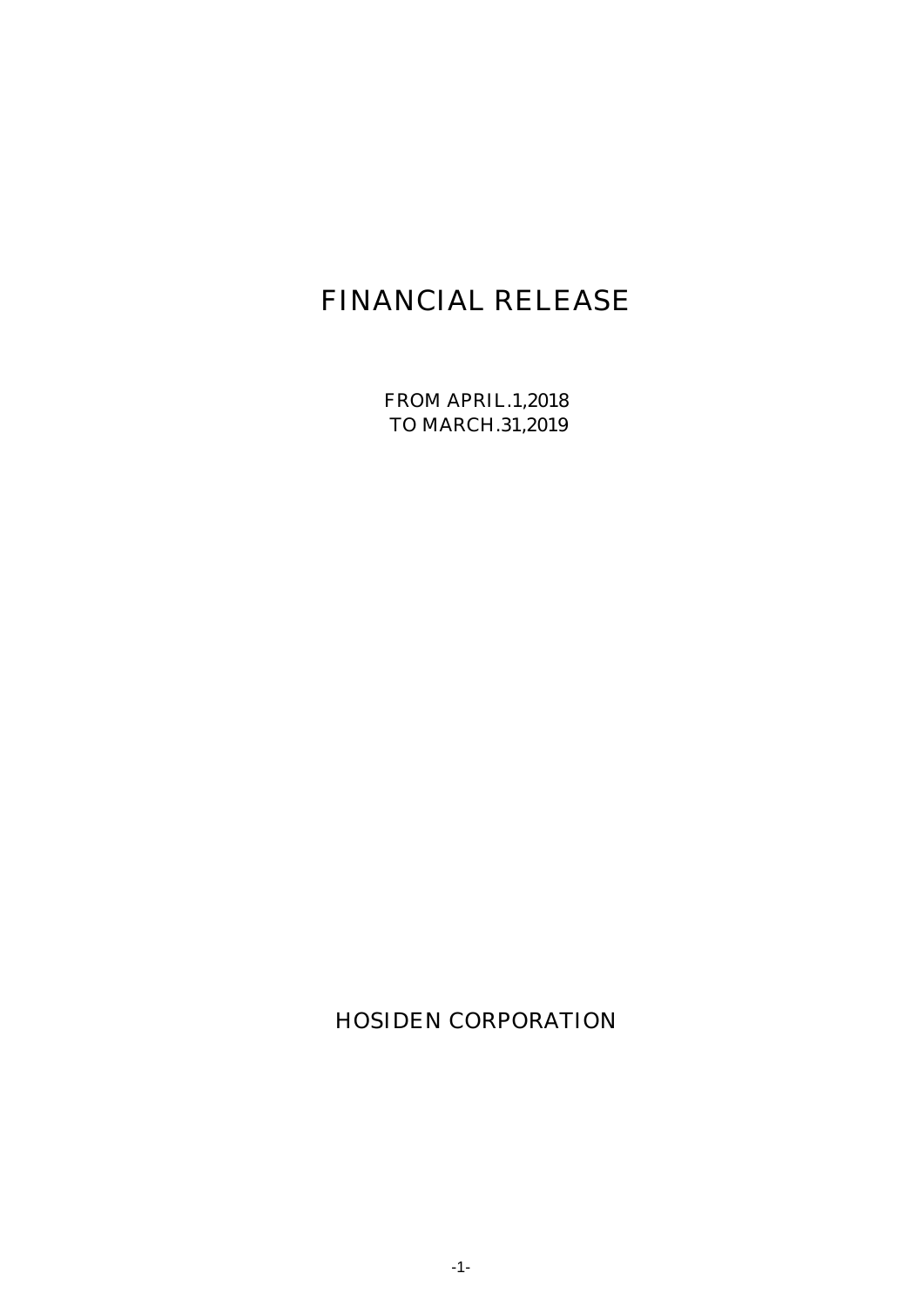#### 1. Consolidated Results For The Years Ended March.31, 2019 And 2018

#### (1)Consolidated Operating Results(Years ended March.31.2019 and 2018) Percentages indicate year - on - year change

| $(1)$ Consonauteu Operating Ivesuns $(1)$ ans enacu mai ensiyo io anu woro $\theta$ |                   |                         |                         |        |                        | Percentages indicate year - on - year changes |      |                                            |       |
|-------------------------------------------------------------------------------------|-------------------|-------------------------|-------------------------|--------|------------------------|-----------------------------------------------|------|--------------------------------------------|-------|
|                                                                                     | <b>Net Sales</b>  | <b>Operating Income</b> |                         |        | <b>Ordinary Income</b> |                                               |      | Profit attributable to<br>owners of parent |       |
|                                                                                     | Millions of yen   | %                       | <b>Millions of yen</b>  | %      | <b>Millions of yen</b> | $\%$                                          |      | <b>Millions of yen</b>                     | $\%$  |
| 2019                                                                                | (22.0)<br>233.435 |                         | 11,457                  | (12.2) | 13.357                 | 26.6                                          |      | 10.709                                     | 4.7   |
| 2018                                                                                | 99.5<br>299.440   |                         | 13.043                  | 449.6  | 10,548                 | 484.5                                         |      | 10,233                                     | 398.4 |
|                                                                                     |                   |                         |                         |        |                        |                                               |      |                                            |       |
|                                                                                     | <b>Net Income</b> |                         | <b>Diluted Net</b>      |        | Return on              | <b>Ordinary Income</b>                        |      | <b>Operating Income</b>                    |       |
|                                                                                     | Per Share         |                         | <b>Income Per Share</b> |        | Equity                 | to Total Assets                               |      | to Net Sales                               |       |
|                                                                                     | Yen               | Yen                     |                         |        | %                      |                                               | $\%$ |                                            | %     |
| 2019                                                                                | 180.62            |                         | 168.70                  |        | 11.8                   | 9.8                                           |      |                                            | 4.9   |
| 2018                                                                                | 172.11            |                         | 165.35                  |        | 12.5                   | 8.2                                           |      |                                            | 4.4   |

(2)Consolidated Financial Position(As of March.31,2019 and 2018)

|      | <b>Total Assets</b> | <b>Net Assets</b> | <b>Shareholders' Equity Ratio</b> | <b>Net Assets Per Share</b> |
|------|---------------------|-------------------|-----------------------------------|-----------------------------|
|      | Millions of yen     | Millions of yen   | %                                 | Yen                         |
| 2019 | 133,470             | 94,113            | 70.5                              | 1,609.93                    |
| 2018 | 138,192             | 86,992            | 63.0                              | 1,463.09                    |

#### (3)Consolidated Cash Flows(Years ended March.31,2019 and 2018)

|      | <b>Cash Flows from</b>      | <b>Cash Flows from</b>      | <b>Cash Flows from</b>      | <b>Cash Flows from</b>      |
|------|-----------------------------|-----------------------------|-----------------------------|-----------------------------|
|      | <b>Operating Activities</b> | <b>Investing Activities</b> | <b>Financing Activities</b> | <b>Equivalents (FY End)</b> |
|      | Millions of yen             | Millions of yen             | Millions of yen             | <b>Millions of yen</b>      |
| 2019 | 25,593                      | (5, 168)                    | (4,544)                     | 68,061                      |
| 2018 | 3,757                       | (5,673)                     | 8.832                       | 52,405                      |

#### 2.Dividends(Years ended March.31,2019 and 2018,and the year ending March.31,2020)

|                  | Dividends per Share(Yen) |          | Dividends in Total | Dividend Payout Ratio | Dividends on   |                   |
|------------------|--------------------------|----------|--------------------|-----------------------|----------------|-------------------|
|                  | Interim                  | Year-End | Annual             | (annual)              | (consolidated) | <b>Net Assets</b> |
|                  | Yen                      | Yen      | Yen                | Millions of yen       | %              | %                 |
| 2018             | 5.00                     | 15.00    | 20.00              | 1,189                 | 11.6           | 1.5               |
| 2019             | 10.00                    | 15.00    | 25.00              | 1.471                 | 13.7           | 1.6               |
| 2020 (Projected) | 10.00                    | 10.00    | 20.00              |                       | 19.5           |                   |

3.Consolidated Forecasts for the year ending March.31,2020

|                       | <b>Net Sales</b> | <b>Operating Income</b> | Ordinary Income   | Profit attributable to<br>owners of parent | Net Income Per<br><b>Share</b> |
|-----------------------|------------------|-------------------------|-------------------|--------------------------------------------|--------------------------------|
|                       | Millions of yen  | % Millions of yen       | % Millions of yen | % Millions of yen<br>%                     | Yen                            |
| <b>Interim Period</b> | 95,000<br>(30.1) | 3,000<br>(47.5)         | 3,000(67.2)       | 2.200<br>(68.5)                            | 37.64                          |
| <b>Entire Year</b>    | 245.000<br>5.0   | 8,000<br>(30.2)         | 8,000<br>(40.1)   | (44.0)<br>6.000                            | 102.64                         |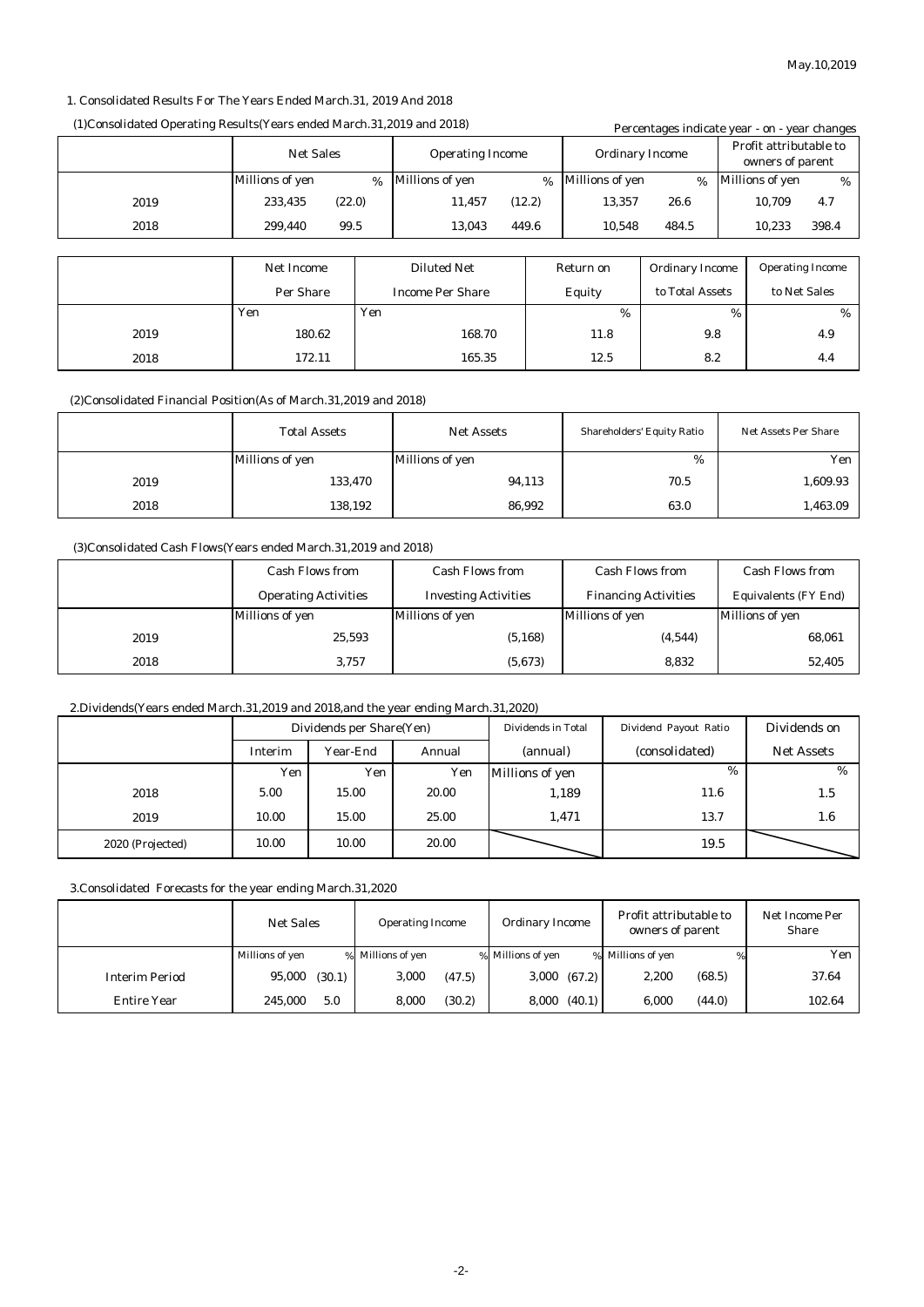#### (Reference)Non-Consolidated Results

#### 1.Non-Consolidated Results For The Years Ended March.31, 2019 and 2018

|      | <b>Net Sales</b> | <b>Operating Income</b> | <b>Ordinary Income</b>    | Net Income              |
|------|------------------|-------------------------|---------------------------|-------------------------|
|      | Millions of yen  | % Millions of yen       | % Millions of yen<br>$\%$ | Millions of yen<br>$\%$ |
| 2019 | (22.1)           | 6,173                   | 23.4                      | 6,584                   |
|      | 186,942          | (29.5)                  | 8.811                     | (3.0)                   |
| 2018 | 239,879          | 928.7                   | 341.5                     | 321.9                   |
|      | 138.4            | 8,753                   | 7.143                     | 6,789                   |

#### (1)Non-Consolidated Operating Results(Years ended March.31,2019 and 2018)

|      | <b>Net Income</b> | <b>Diluted Net</b>      |
|------|-------------------|-------------------------|
|      | Per Share         | <b>Income Per Share</b> |
|      | Yen               | Yen                     |
| 2019 | 111.05            | 103.63                  |
| 2018 | 114.19            | 109.66                  |

## (2)Non-Consolidated Financial Position(As of March.31,2019 and 2018)

|      | <b>Total Assets</b> | <b>Net Assets</b> | <b>Shareholders' Equity</b><br>Ratio | <b>Net Assets Per Share</b> |
|------|---------------------|-------------------|--------------------------------------|-----------------------------|
|      | Millions of yen     | Millions of yen   | $\%$                                 | Yen                         |
| 2019 | 110,821             | 68,655            | 62.0                                 | 1,174.45                    |
| 2018 | 121,119             | 64,815            | 53.5                                 | 1,090.09                    |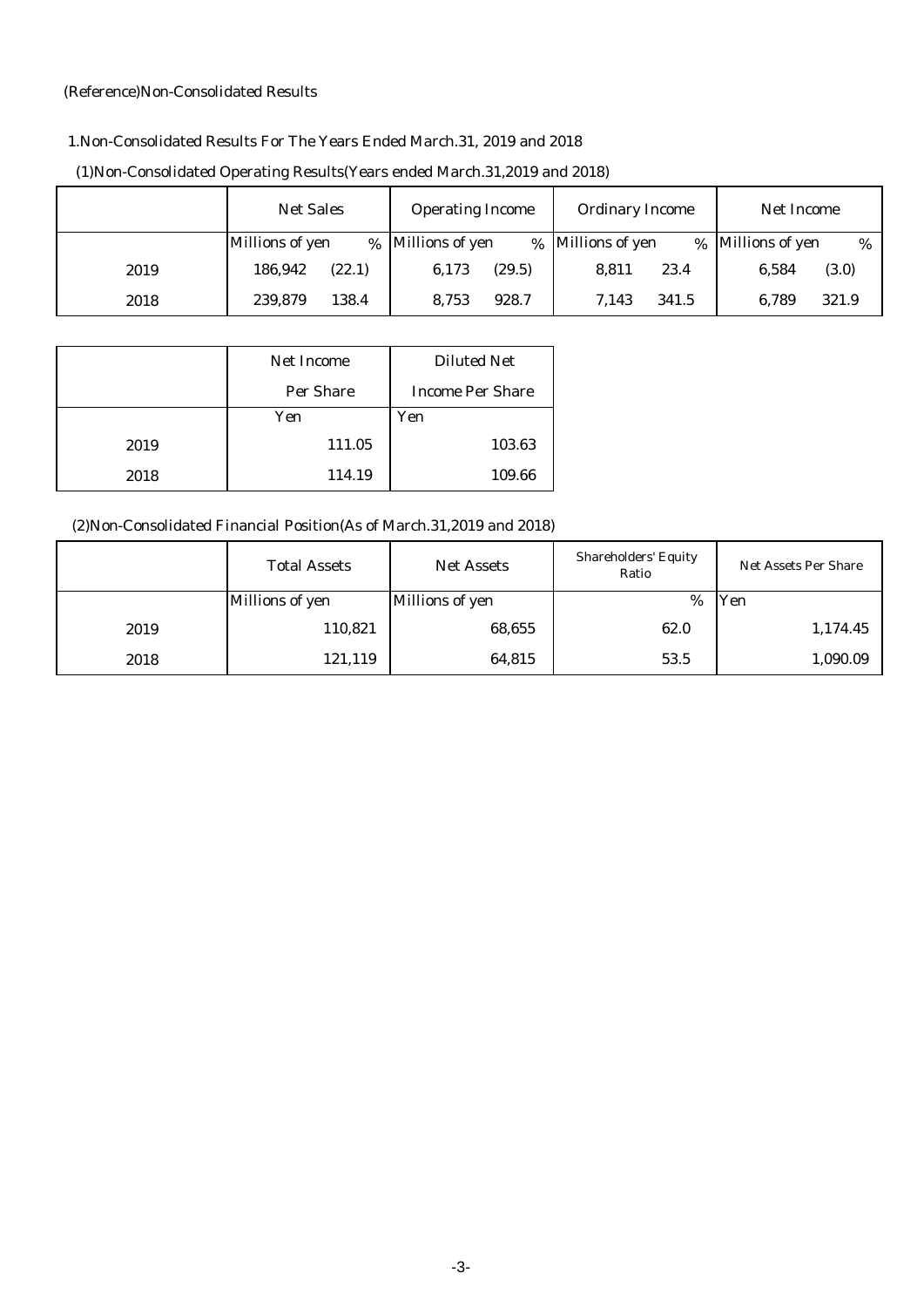| <b>ASSETS</b>                                     |                  |             |
|---------------------------------------------------|------------------|-------------|
| <b>ACCOUNT ITEMS</b>                              | Mar.31,2018      | Mar.31,2019 |
| <b>Current assets</b>                             |                  |             |
| 1. Cash and deposits                              | 45,087           | 53,863      |
| 2. Notes receivable and accounts receivable-trade | 30,494           | 21,687      |
| 3. Short-term investment securities               | 8,100            | 16,300      |
| 4. Inventories                                    | 28,869           | 17,387      |
| 5. Accounts receivable from sub-contractors       | 1,688            | 1,569       |
| 6. Other current assets                           | 3,063            | 2,068       |
| Allowance for doubtful receivables                | (25)             | (25)        |
| <b>Total of current assets</b>                    | 117,279          | 112,851     |
| <b>Fixed assets</b>                               |                  |             |
| (1) Property plant and equipment                  |                  |             |
| 1. Buildings and structures                       | 4,029            | 3,961       |
| 2. Machinery, equipment and vehicles              | 4,274            | 4,559       |
| 3. Land                                           | 3,496            | 3,483       |
| 4. Construction in progress                       | 48               | 480         |
| 5. Other property plant and equipment             | 2,150            | 1,775       |
| Total of property plant and equipment             | 13,998           | 14,260      |
| (2) Intangible assets                             | 339              | 367         |
| (3) Investments and other assets                  |                  |             |
| 1. Investment securities                          | 5,170            | 4,390       |
| 2. Net defined benefit assets                     | $\boldsymbol{2}$ | 79          |
| 3. Deferred tax assets                            | 827              | 925         |
| 4. Other investments                              | 928              | 1,005       |
| Allowance for doubtful receivables                | (353)            | (410)       |
| Total of investments and other assets             | 6,575            | 5,991       |
| <b>Total of fixed assets</b>                      | 20,913           | 20,619      |
| <b>Total assets</b>                               | 138,192          | 133,470     |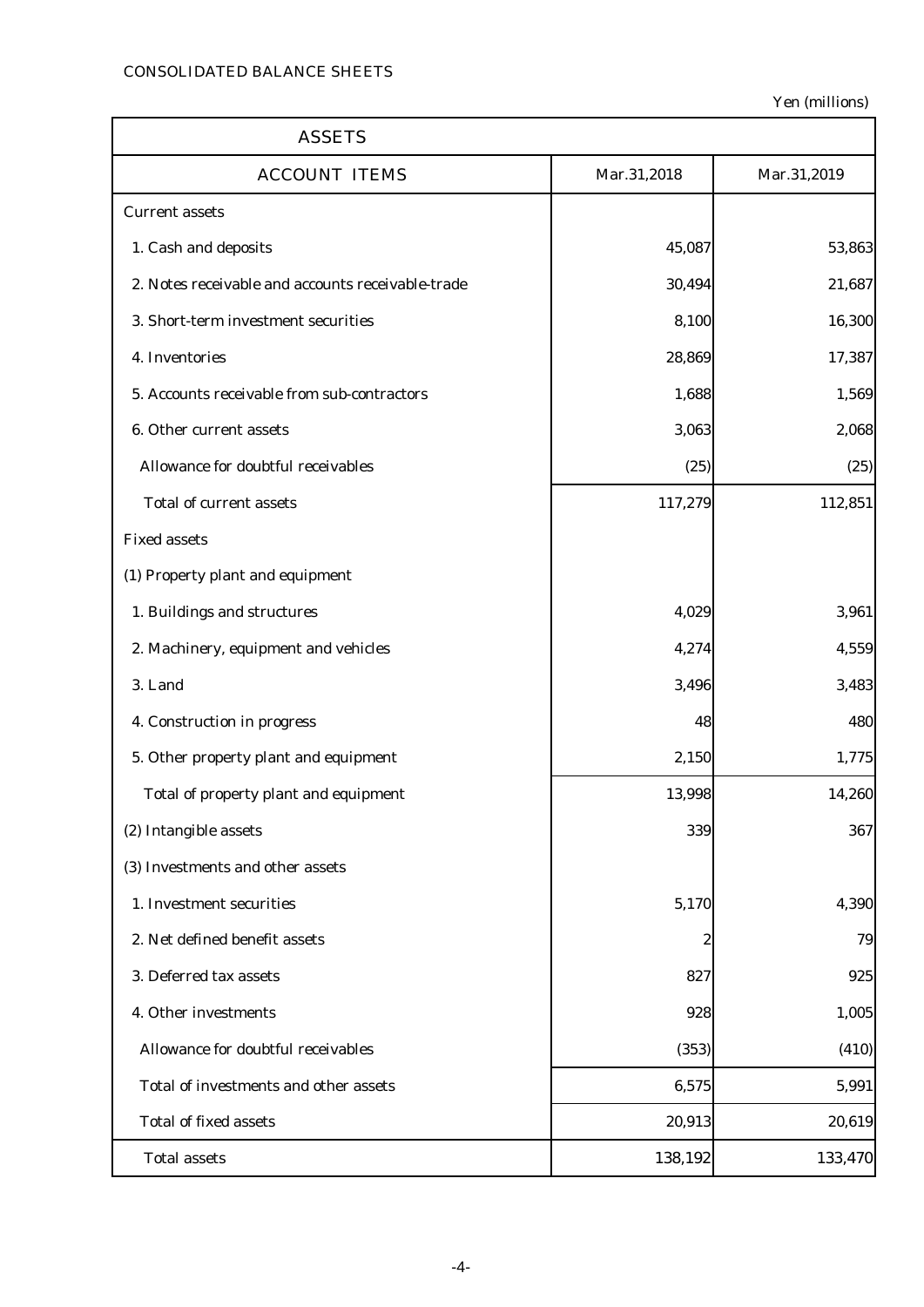| <b>LIABILITIES</b>                                                   |             |             |
|----------------------------------------------------------------------|-------------|-------------|
| <b>ACCOUNT ITEMS</b>                                                 | Mar.31,2018 | Mar.31,2019 |
| <b>Current liabilities</b>                                           |             |             |
| 1. Notes payable and accounts payable-trade                          | 24,390      | 14,168      |
| 2. Short-term debt                                                   | 5,064       | 2,768       |
| 3. Income tax payable                                                | 1,320       | 1,837       |
| 4. Provision for directors' bonuses                                  | 100         | 123         |
| 5. Other current liabilities                                         | 4,507       | 4,147       |
| <b>Total of current liabilities</b>                                  | 35,383      | 23,046      |
| Long-term liabilities                                                |             |             |
| 1. Convertible bond-type bonds with<br>subscription rights to shares | 10,137      | 10,116      |
| 2. Deferred tax liabilities                                          | 412         | 1,094       |
| 3. Net defined benefit liabilities                                   | 4,481       | 4,332       |
| 4. Other long-term liabilities                                       | 784         | 767         |
| <b>Total of long-term liabilities</b>                                | 15,816      | 16,310      |
| <b>Total liabilities</b>                                             | 51,199      | 39,357      |
| <b>SHAREHOLDERS' EQUITY</b>                                          |             |             |
| <b>Owner's equity</b>                                                |             |             |
| 1. Common stock                                                      | 13,660      | 13,660      |
| 2. Additional paid-in capital                                        | 19,596      | 19,596      |
| 3. Retained earnings                                                 | 60,658      | 69,881      |
| 4. Treasury stock                                                    | (7,750)     | (8,660)     |
| Total of owner's equity                                              | 86,165      | 94,477      |
| Accumulated other comprehensive income                               |             |             |
| 1. Unrealized gains on other securities                              | 2,298       | 1,950       |
| 2. Translation adjustments                                           | (1,703)     | (2,548)     |
| 3. Remeasurements of defined benefit plans                           | 233         | 232         |
| Total of accumulated other comprehensive income                      | 827         | (364)       |
| Total shareholders' equity                                           | 86,992      | 94,113      |
| Total liabilities and shareholders' equity                           | 138,192     | 133,470     |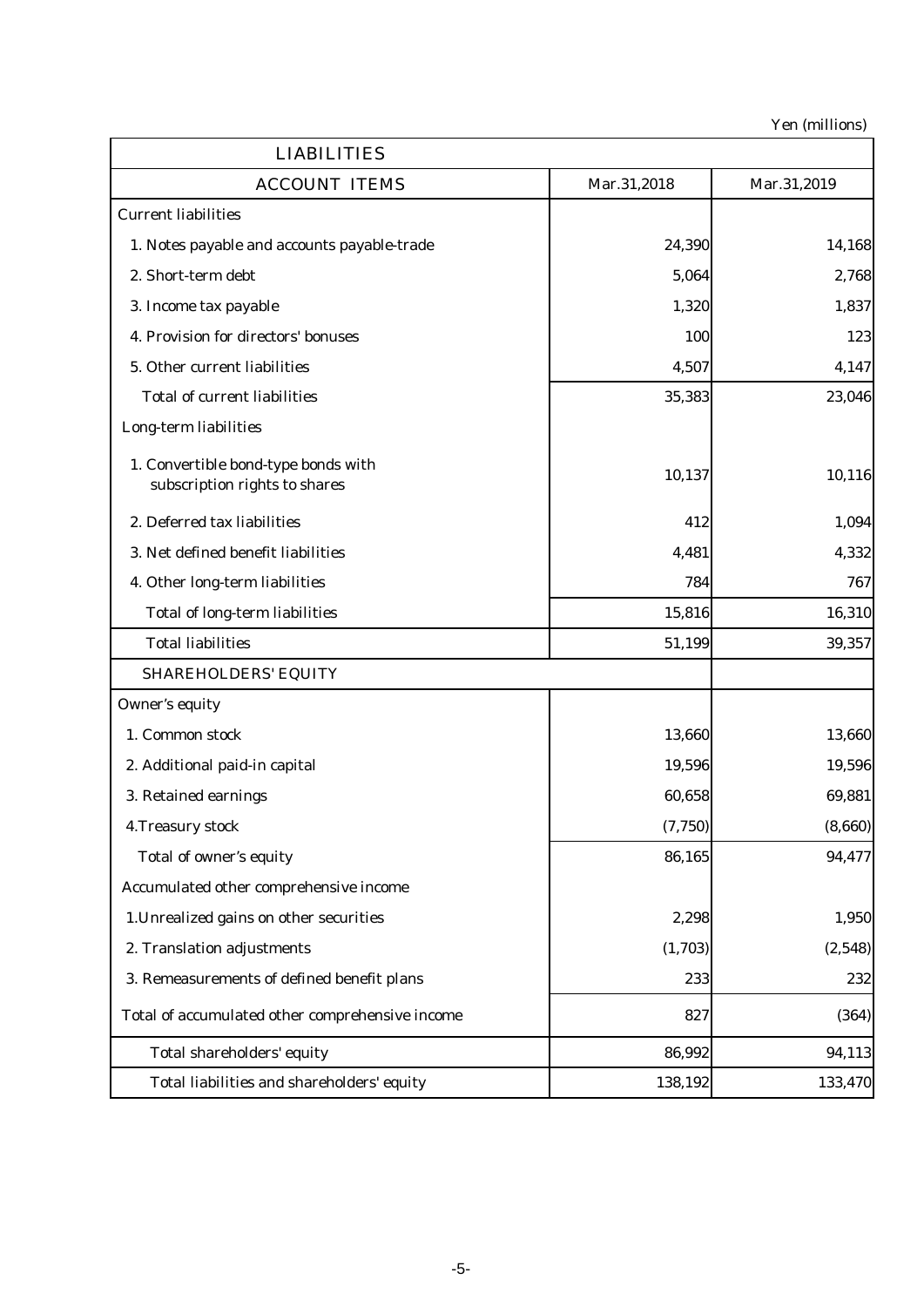#### CONSOLIDATED STATEMENT OF INCOME

| <b>ACCOUNT ITEMS</b>                             | Year ended<br>Mar.31,2018 | Year ended<br>Mar.31,2019 |
|--------------------------------------------------|---------------------------|---------------------------|
| Net sales                                        | 299,440                   | 233,435                   |
| Cost of sales                                    | 275,174                   | 211,175                   |
| Gross profit                                     | 24,266                    | 22,260                    |
| Selling, general and administrative expenses     | 11,223                    | 10,802                    |
| <b>Operating income</b>                          | 13,043                    | 11,457                    |
| Non-operating income                             | 317                       | 2,048                     |
| 1. Interest income                               | 99                        | 182                       |
| 2. Dividend income                               | 81                        | 98                        |
| 3. Exchange gain                                 |                           | 1,598                     |
| 4. Dividends income of insurance                 | 32                        | 36                        |
| 5. Other                                         | 104                       | 132                       |
| Non-operating expenses                           | (2, 812)                  | (148)                     |
| 1. Interest expenses                             | (131)                     | (111)                     |
| 2. Exchange loss                                 | (2,627)                   |                           |
| 3. Other                                         | (53)                      | (36)                      |
| <b>Ordinary income</b>                           | 10,548                    | 13,357                    |
| <b>Extraordinary income</b>                      | 50                        | 251                       |
| 1. Gain on sales of fixed assets                 | 2                         | 6                         |
| 2. Gain on liquidation of subsidiaries           |                           | 240                       |
| 3. Gain on sales of golf memberships             | 45                        | 4                         |
| 4. Other                                         | 3                         | $\bf{0}$                  |
| <b>Extraordinary loss</b>                        | (215)                     | (4)                       |
| 1. Loss on disposal and sales of fixed assets    | (1)                       | (4)                       |
| 2. Impairment losses on fixed assets             | (212)                     |                           |
| 3. Other                                         | (1)                       |                           |
| Income before income taxes                       | 10,384                    | 13,603                    |
| <b>Income taxes</b>                              | 151                       | 2,894                     |
| 1. Current income taxes                          | 1,330                     | 2,133                     |
| 2. Deferred income taxes                         | (1, 179)                  | 761                       |
| Net income                                       | 10,233                    | 10,709                    |
| Profit attributable to non-controlling interests |                           |                           |
| Profit attributable to owners of parent          | 10,233                    | 10,709                    |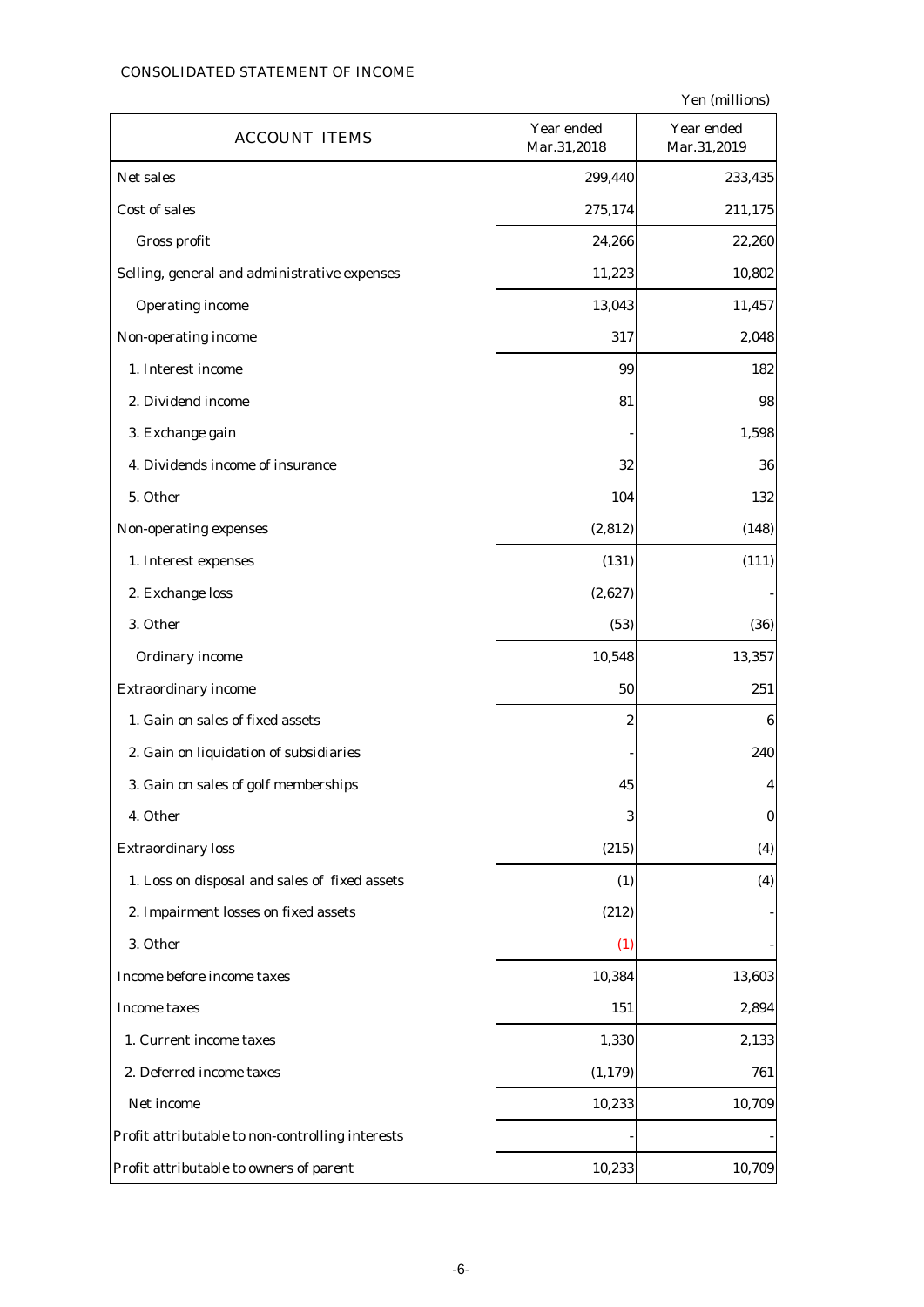## CONSOLIDATED STATEMENT OF COMPREHENSIVE INCOME

|                                                                   |                           | Yen (millions)            |
|-------------------------------------------------------------------|---------------------------|---------------------------|
| <b>ACCOUNT ITEMS</b>                                              | Year ended<br>Mar.31,2018 | Year ended<br>Mar.31,2019 |
| Net income                                                        | 10,233                    | 10,709                    |
| Other comprehensive income                                        |                           |                           |
| Net unrealized holding gains on securities                        | 191                       | (347)                     |
| Foreign currency translation adjustments                          | 404                       | (844)                     |
| Remeasurements of defined benefit plans                           | 99                        | (0)                       |
| Total other comprehensive income                                  | 695                       | (1, 192)                  |
| Comprehensive income                                              | 10,928                    | 9,516                     |
| Comprehensive income attributable to                              |                           |                           |
| Comprehensive income attributable to<br>owners of parent          | 10,928                    | 9,516                     |
| Comprehensive income attributable to<br>non-controlling interests |                           |                           |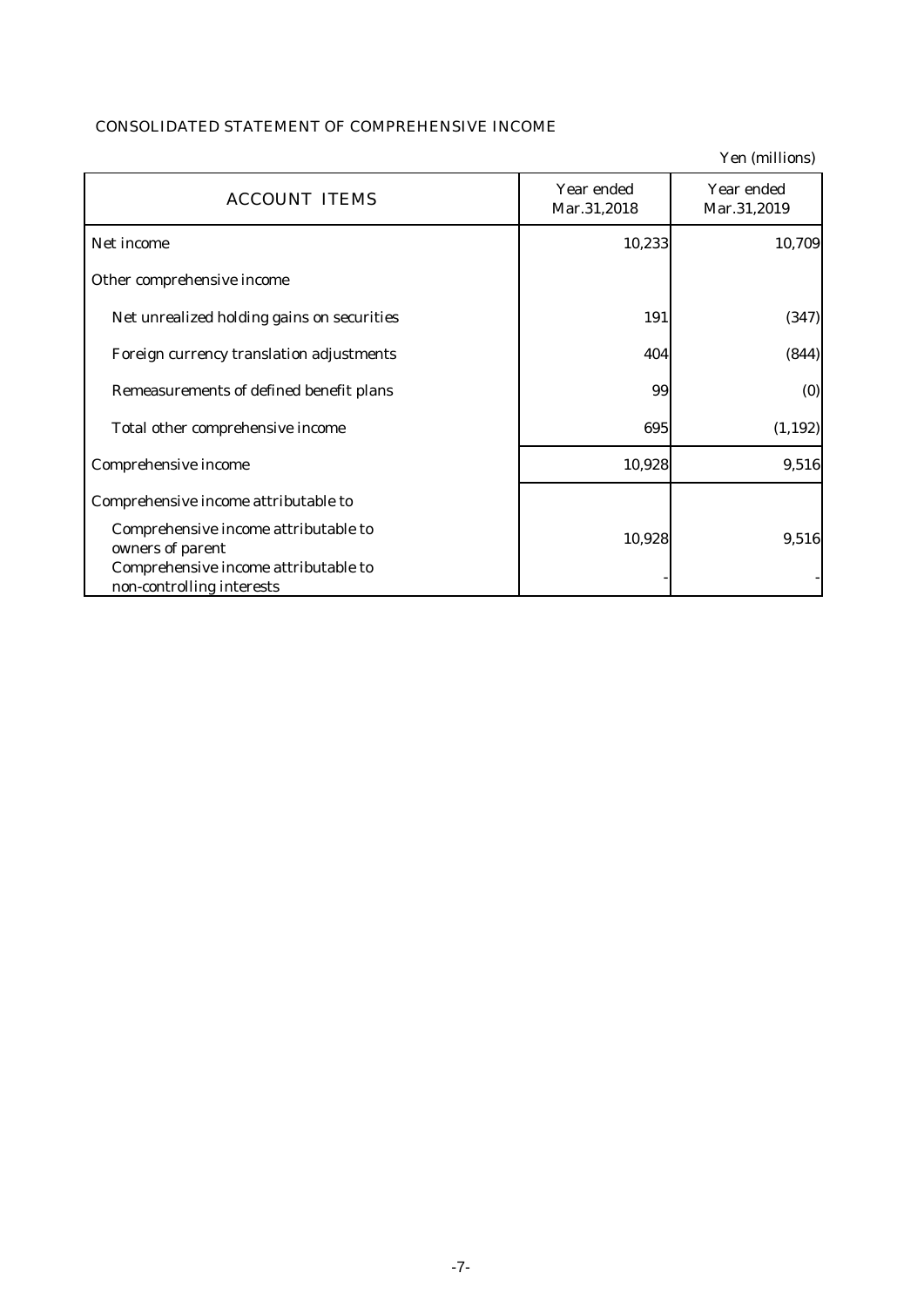## CONSOLIDATED STATEMENTS OF CASH FLOWS

|                                                                  |                           | Yen (millions)            |
|------------------------------------------------------------------|---------------------------|---------------------------|
| <b>ACCOUNT ITEMS</b>                                             | Year ended<br>Mar.31,2018 | Year ended<br>Mar.31,2019 |
| <b>Operating activities</b>                                      |                           |                           |
| 1. Profit before income taxes                                    | 10,384                    | 13,603                    |
| 2. Depreciation                                                  | 3,580                     | 3,233                     |
| 3. Impairment losses on fixed assets                             | 212                       |                           |
| 4. Increase (Decrease) in allowance for<br>doubtful receivables  | (27)                      | 35                        |
| 5. Increase(Decrease) in net defined benefit liabilities         | (426)                     | (155)                     |
| 6. Interest and dividends income                                 | (180)                     | (280)                     |
| 7. Interest expense                                              | 131                       | 111                       |
| 8. Loss(Gain) on disposal and sales of fixed assets              | (0)                       | (1)                       |
| 9. Decrease(Increase) in notes and<br>accounts receivables-trade | (2, 255)                  | 8,759                     |
| 10.Decrease(Increase) in inventories                             | (9, 373)                  | 11,935                    |
| 11. Decrease (Increase) in accounts receivables from             | (252)                     | 122                       |
| sub-contractors                                                  |                           |                           |
| 12. Decrease(Increase) in other assets                           | 194                       | 919                       |
| 13. Increase (Decrease) in notes and accounts<br>payables-trade  | 2,157                     | (10, 979)                 |
| 14. Increase (Decrease) in other liabilities                     | 237                       | (87)                      |
| 15.0ther-net                                                     | 284                       | 176                       |
| Sub-total                                                        | 4,665                     | 27,392                    |
| 17. Interest and dividends - received                            | 168                       | 253                       |
| 18. Interest - paid                                              | (133)                     | (116)                     |
| 19. Income taxes-paid                                            | (1,031)                   | (1,970)                   |
| 20. Income taxes-refunded                                        | 89                        | 34                        |
| Net cash provided by operating activities                        | 3,757                     | 25,593                    |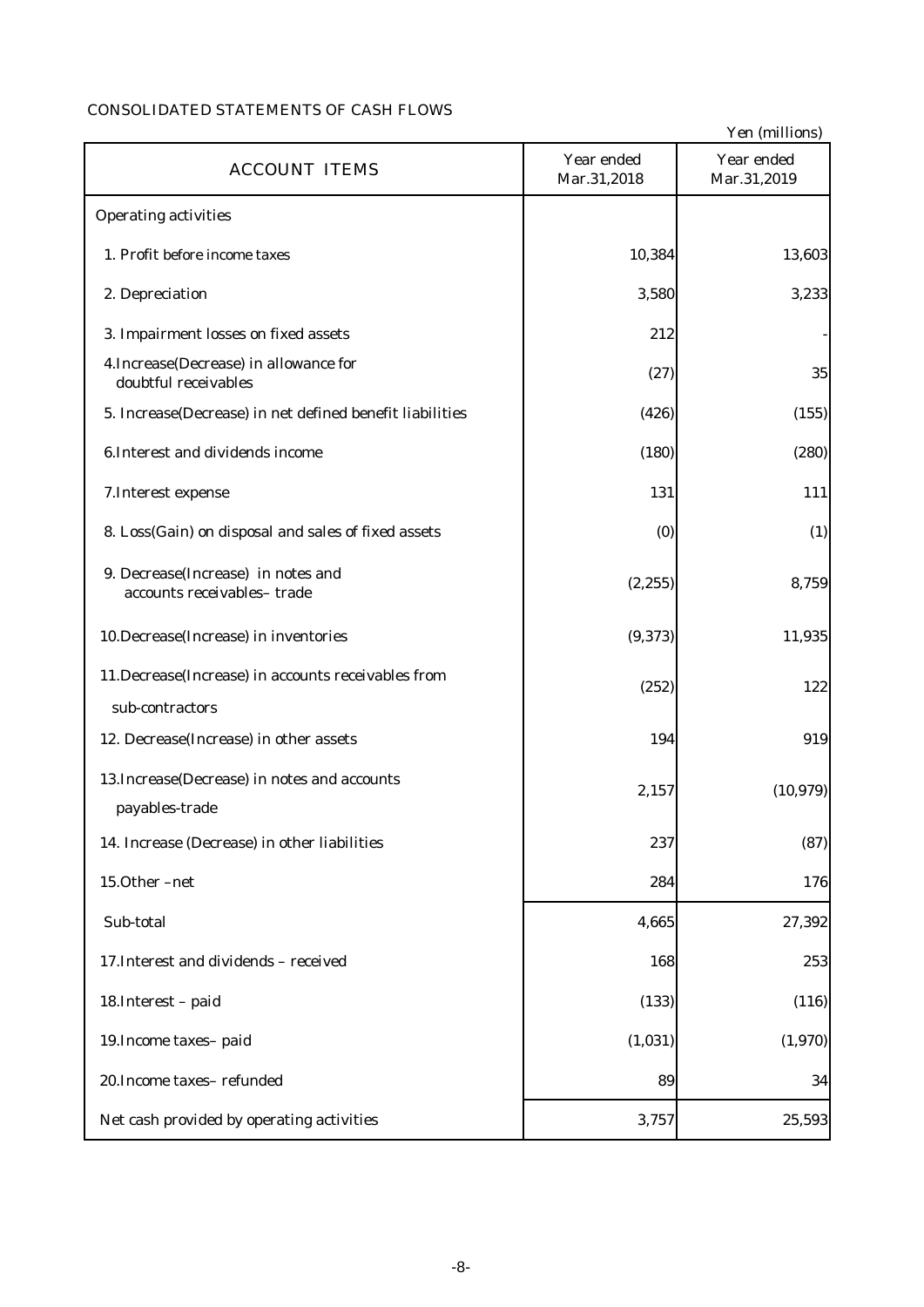|                                                                                                |                           | Yen (millions)            |
|------------------------------------------------------------------------------------------------|---------------------------|---------------------------|
| <b>ACCOUNT ITEMS</b>                                                                           | Year ended<br>Mar.31,2018 | Year ended<br>Mar.31,2019 |
| <b>Investing activities</b>                                                                    |                           |                           |
| 1. Decrease(Increase) from deposits                                                            | (456)                     | (1,066)                   |
| 2. Capital expenditures                                                                        | (5, 305)                  | (3,999)                   |
| 3. Proceeds from sales of fix assets                                                           | 268                       | 202                       |
| 4. Payments for purchases of investment securities                                             |                           | (15)                      |
| 5. Proceeds from sales of investment securities                                                | 32                        | $\bf{0}$                  |
| 6. Increase from intangible assets                                                             | (183)                     | (150)                     |
| 7. Other-net                                                                                   | (29)                      | (140)                     |
| Net cash used in investing activities                                                          | (5,673)                   | (5, 168)                  |
|                                                                                                |                           |                           |
| <b>Financing activities</b>                                                                    |                           |                           |
| 1. Increase(Decrease) in short-term debt                                                       | (690)                     | (2, 119)                  |
| 2. Proceeds from issuance of convertible<br>bond-type bonds with subscription rights to shares | 10,120                    |                           |
| 3. Purchases of treasury stock                                                                 | (2)                       | (910)                     |
| 4. Dividends paid                                                                              | (594)                     | (1, 486)                  |
| 5. Other                                                                                       | (1)                       | (28)                      |
| Net cash used in financing activities                                                          | 8,832                     | (4,544)                   |
|                                                                                                |                           |                           |
| Effect of exchange rate changes on cash and<br><b>Cash Equivalents</b>                         | 32                        | (225)                     |
| Net increase (decrease) in cash and cash equivalents                                           | 6,948                     | 15,655                    |
| Cash and cash equivalents at beginning of year                                                 | 45,457                    | 52,405                    |
| Cash and cash equivalents at end of year                                                       | 52,405                    | 68,061                    |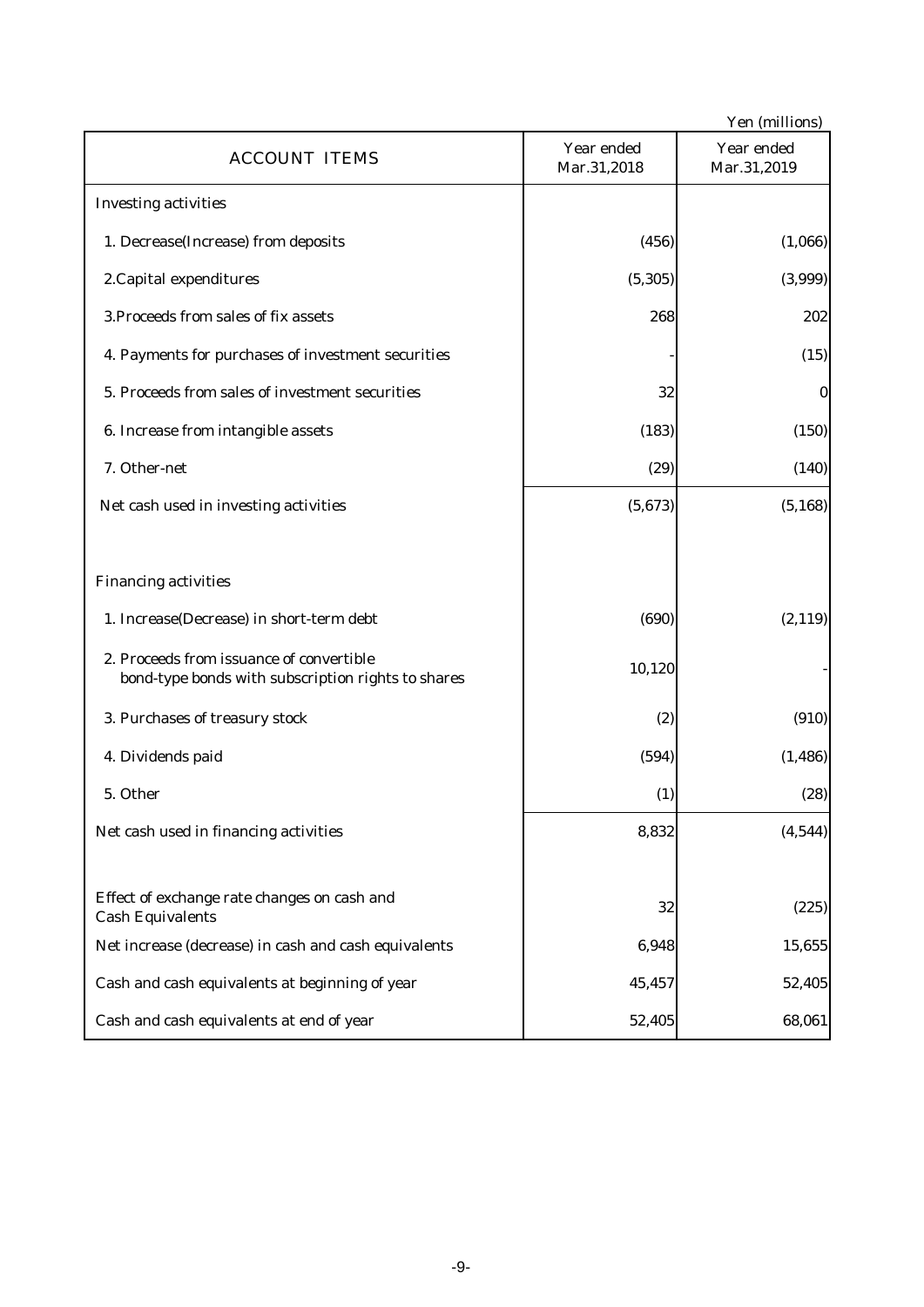## SEGMENT INFORMATION

## Information Regarding Amount of Sales,Profit or Loss,Asset,And Other Items of Individual Segment Information

|                                                                   | <b>Reportable segments</b>           |                               |                              |                                           |              |                                           |                           |
|-------------------------------------------------------------------|--------------------------------------|-------------------------------|------------------------------|-------------------------------------------|--------------|-------------------------------------------|---------------------------|
|                                                                   | Electro-<br>mechanical<br>components | <b>Acoustic</b><br>components | <b>Display</b><br>components | <b>Applied</b><br>equipment<br>and others | <b>Total</b> | <b>Adjusted</b><br>amount or<br>corporate | Amount on<br>consolidated |
| <b>Sales</b>                                                      |                                      |                               |                              |                                           |              |                                           |                           |
| <b>Sales to customers</b>                                         | 200,308                              | 18,198                        | 9,346                        | 6,367                                     | 234,220      | (785)                                     | 233,435                   |
| <b>Inter-segment sales</b><br>or Transfer                         |                                      | 18                            | 21                           |                                           | 39           | (39)                                      |                           |
| <b>Total</b>                                                      | 200,308                              | 18,217                        | 9,367                        | 6,367                                     | 234,260      | (825)                                     | 233,435                   |
| Segment profit                                                    | 8,973                                | 1,207                         | 398                          | 940                                       | 11,520       | (63)                                      | 11,457                    |
| <b>Segment asset</b>                                              | 42,711                               | 9,043                         | 3,140                        | 3,072                                     | 57,967       | 75,503                                    | 133,470                   |
| Other items                                                       |                                      |                               |                              |                                           |              |                                           |                           |
| <b>Depreciation expense</b>                                       | 2,679                                | 666                           | 179                          | 211                                       | 3,737        | (503)                                     | 3,233                     |
| Increase in tangible<br>fixed asset and<br>intangible fixed asset | 2,527                                | 834                           | 205                          | 289                                       | 3,856        | 72                                        | 3,929                     |

#### The Year Ended March 31,2019(From April 1,2018 to March 31,2019) Yen (millions)